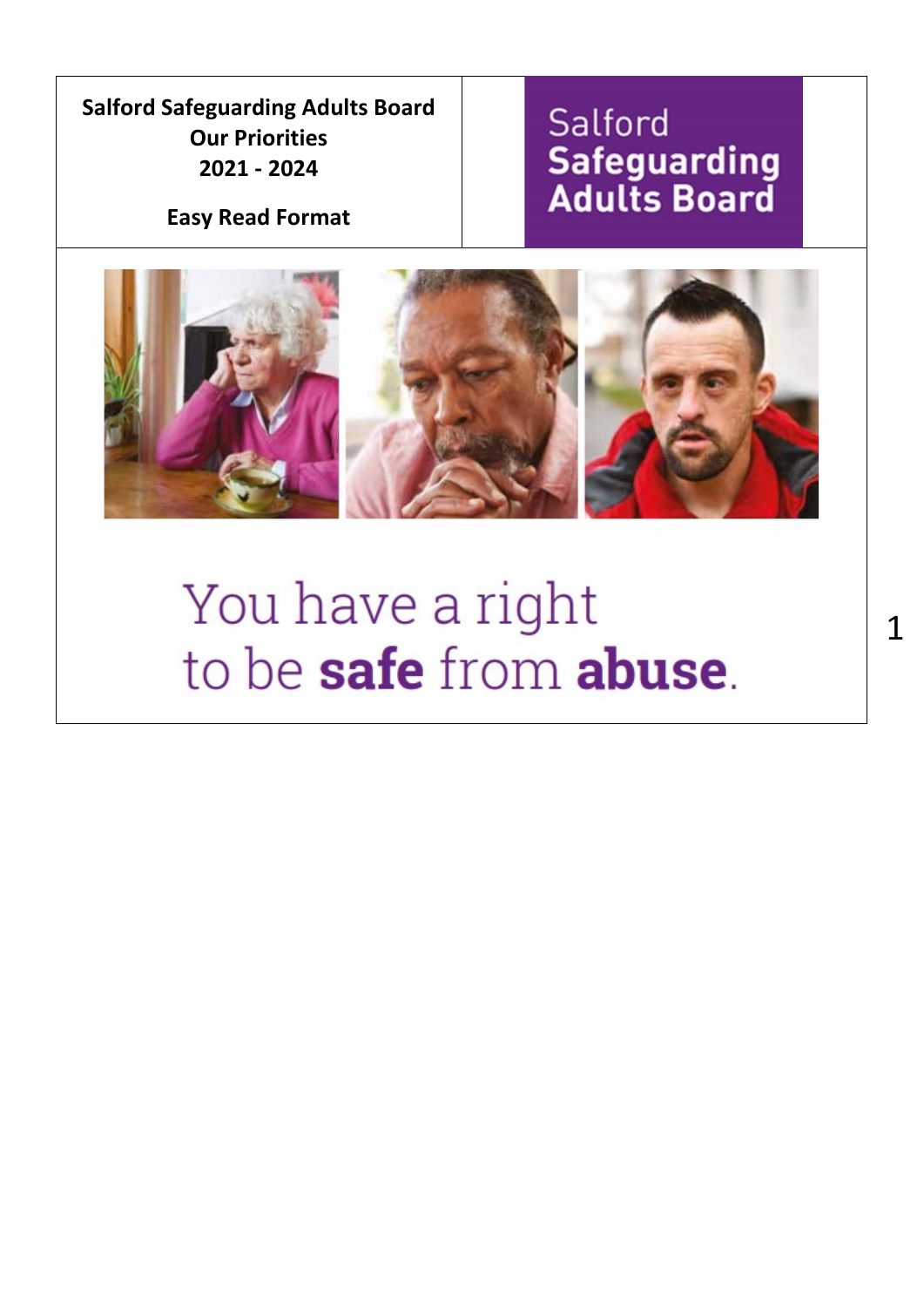| <b>Introduction</b>                                   |                                                                                                                                                                         |  |
|-------------------------------------------------------|-------------------------------------------------------------------------------------------------------------------------------------------------------------------------|--|
| Salford<br><b>Safeguarding</b><br><b>Adults Board</b> | Salford Safeguarding Adults Board is a<br>group of people who meet and work<br>together to help adults with care and<br>support needs stay safe from abuse and<br>harm. |  |
| <b>Plan</b>                                           | This document contains details of Salford<br>Safeguarding Adult Board's (SSAB) plan for<br>the next 3 years (2021-2024).                                                |  |
| <b>Stay safe</b>                                      | We want to try and make sure people who<br>might need support are kept safe from<br>abuse and harm.                                                                     |  |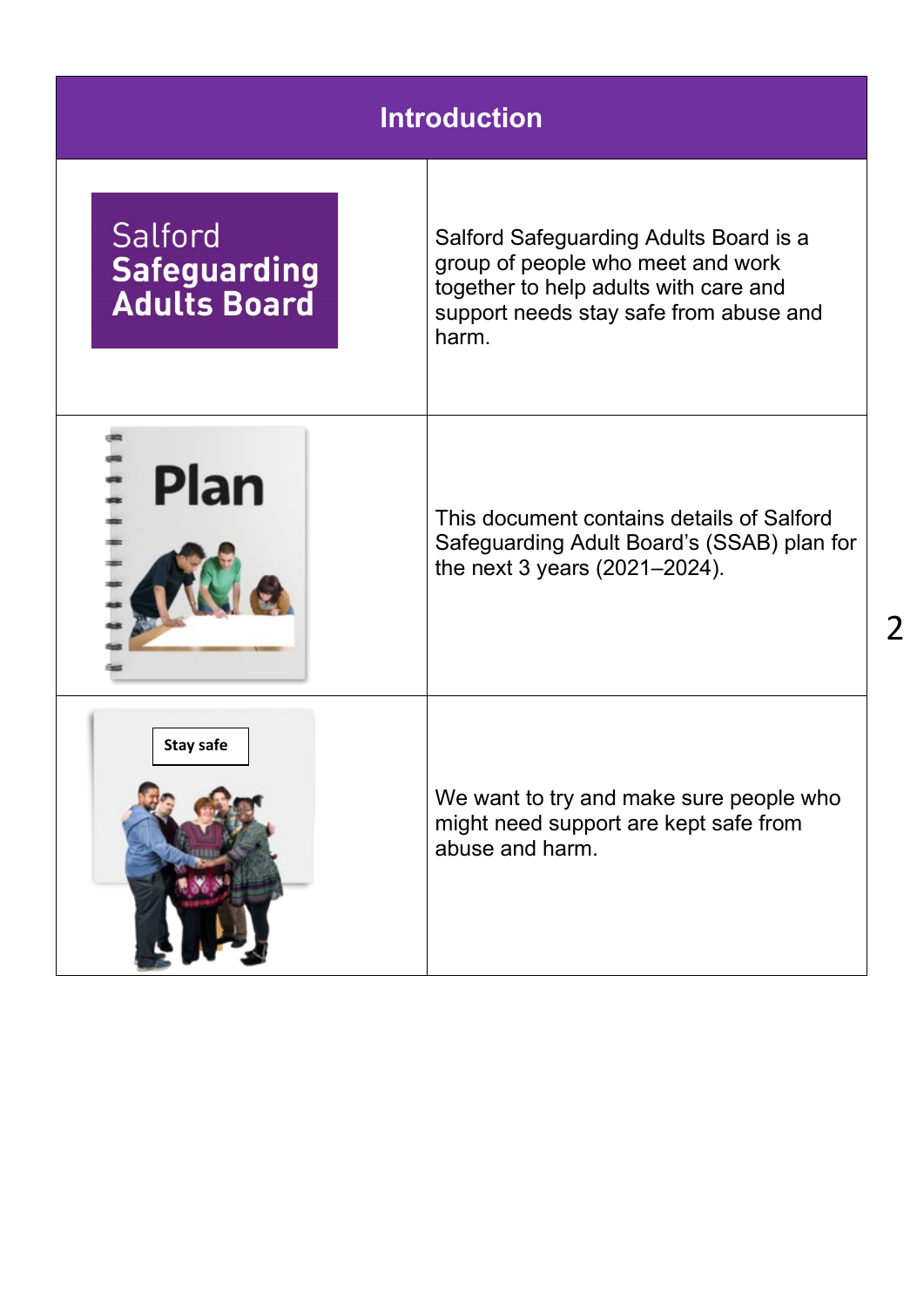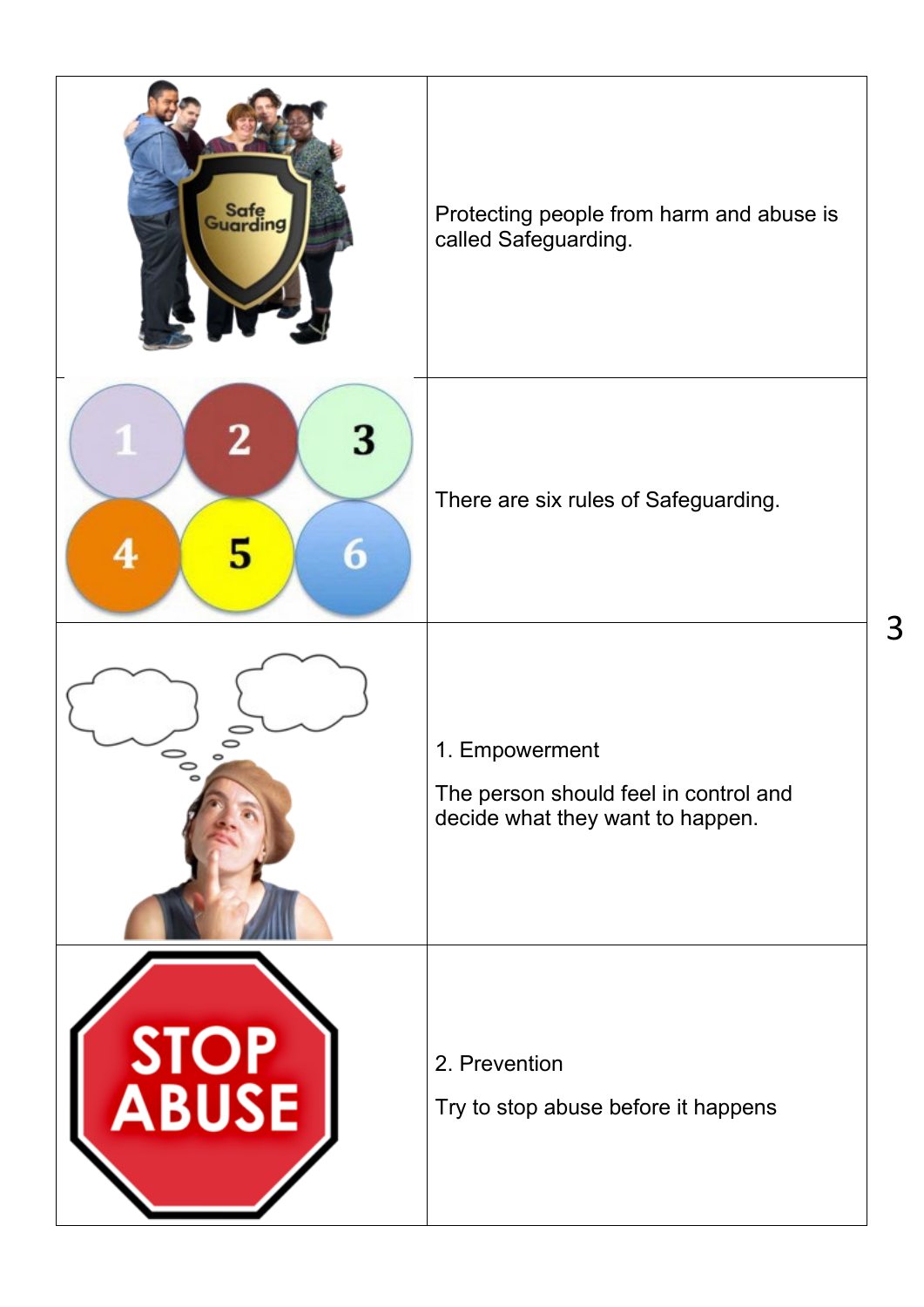| X                | 3. Proportionality<br>Think about the risks and do not interfere<br>more than you need to.                         |
|------------------|--------------------------------------------------------------------------------------------------------------------|
|                  | 4. Protection<br>Support and speak up for the people who<br>are most at risk                                       |
|                  | 5. Partnership<br>People and professionals working together<br>to try and keep people safe from harm and<br>abuse. |
| <b>Care Plan</b> | 6. Accountability<br>Make sure people can see and check how<br>safeguarding is done.                               |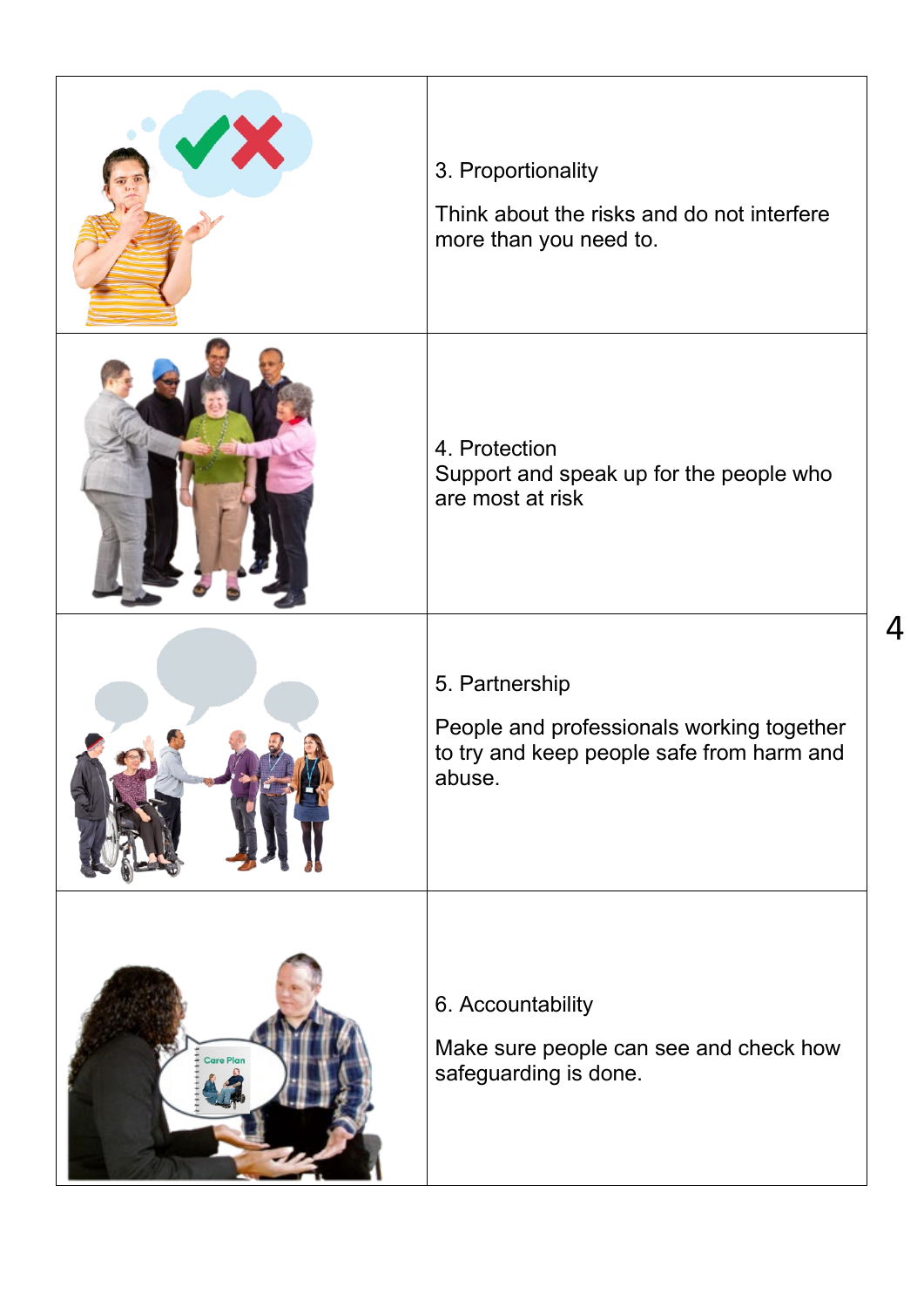|                                                        | <b>Strategic Plan</b>                                                                                                  |  |  |
|--------------------------------------------------------|------------------------------------------------------------------------------------------------------------------------|--|--|
| 2021<br>2022<br>2023<br><b>Annual</b><br><b>Report</b> | The Board must create a three-year plan<br>and give updates on the plan every year in<br>their Annual Report.          |  |  |
|                                                        | The Board want to make sure that if things<br>go wrong lessons are learnt to try and stop<br>mistakes happening again. |  |  |
|                                                        | The Board want to make sure that people<br>are listened to, and their voices are heard.                                |  |  |
| Plan                                                   | The plan for the next three years (2021 -<br>2024) focuses on 5 things:                                                |  |  |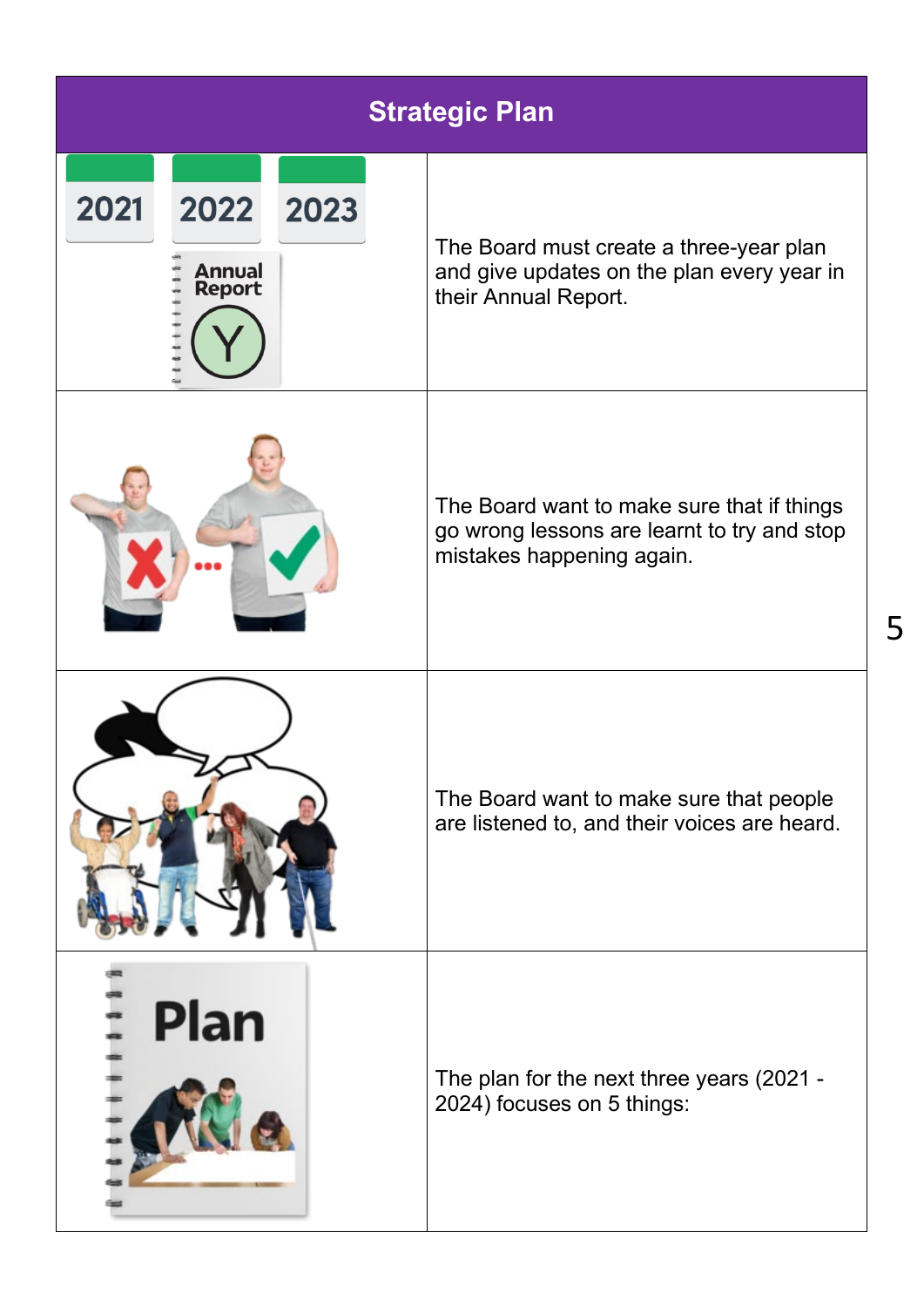|                 | 1. Preventing abuse                                                            |
|-----------------|--------------------------------------------------------------------------------|
|                 | Helping people to spot the signs of abuse to<br>try and stop if happening.     |
|                 | Helping people know what to do if they are<br>worried about any harm or abuse. |
|                 | Helping people understand the different<br>types of harm and abuse             |
| <b>THE PLAN</b> | Reviewing policies and procedures to make<br>sure they are up to date.         |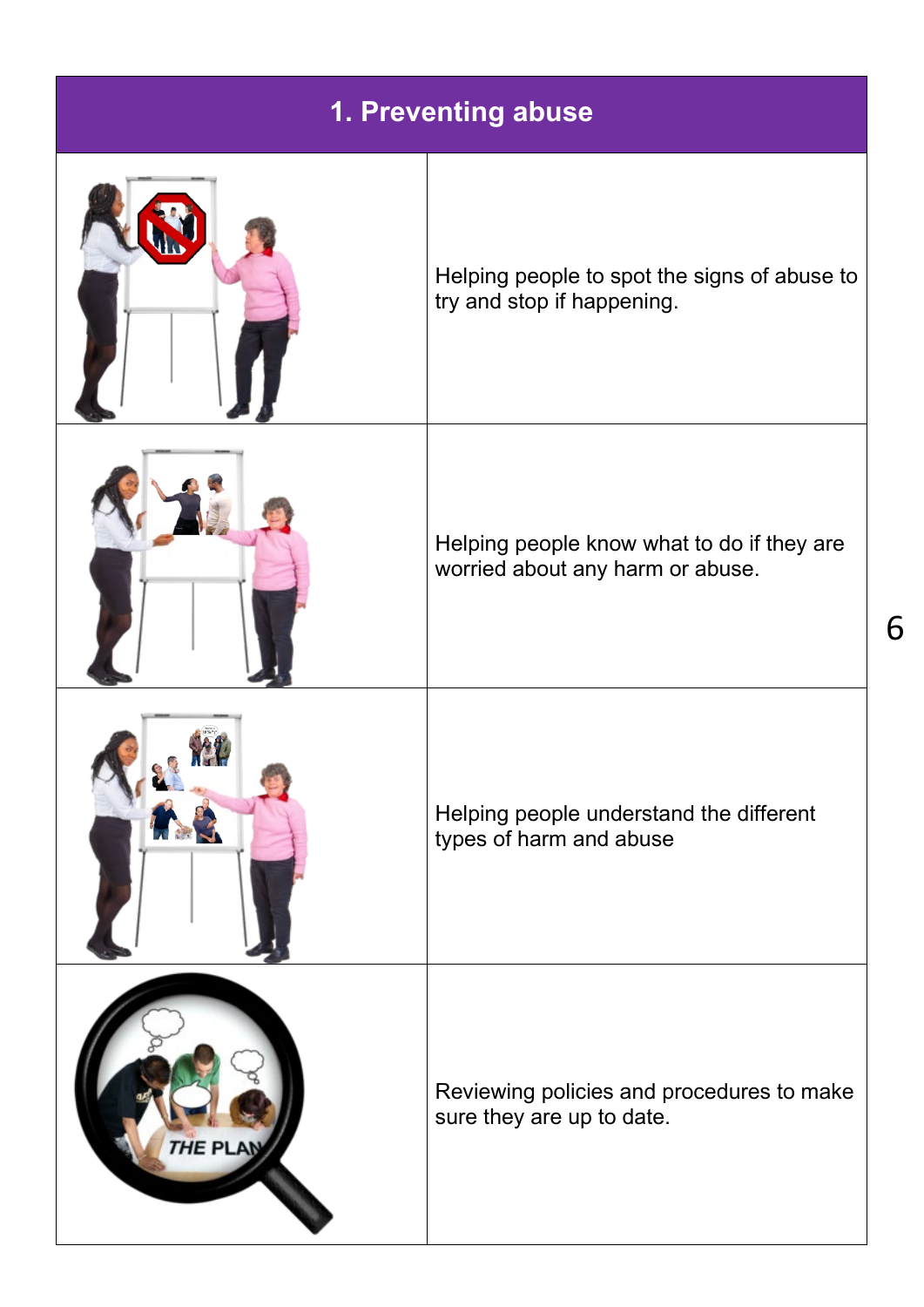#### **2. Communication and Engagement**

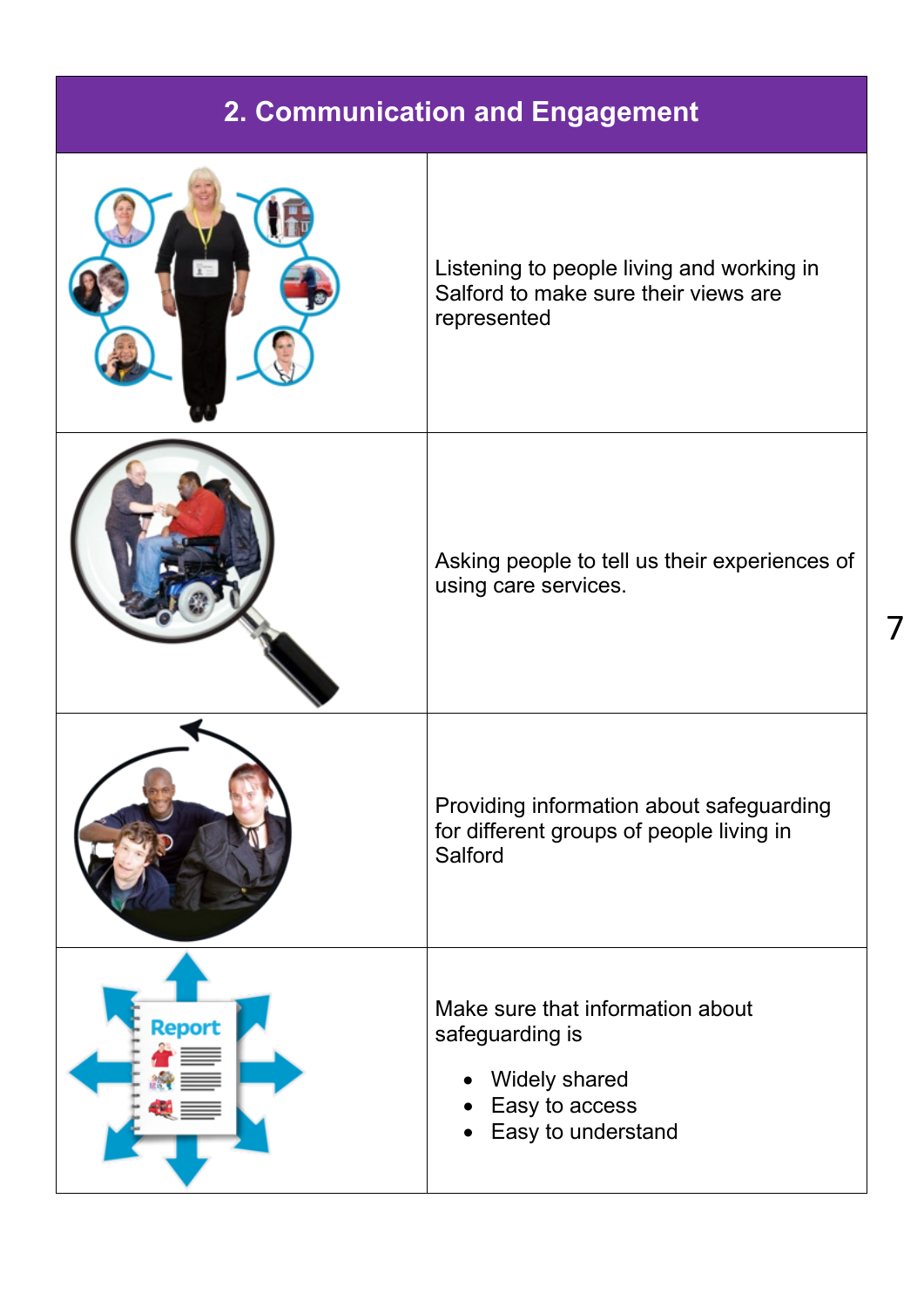#### **3. Person-centred approach**

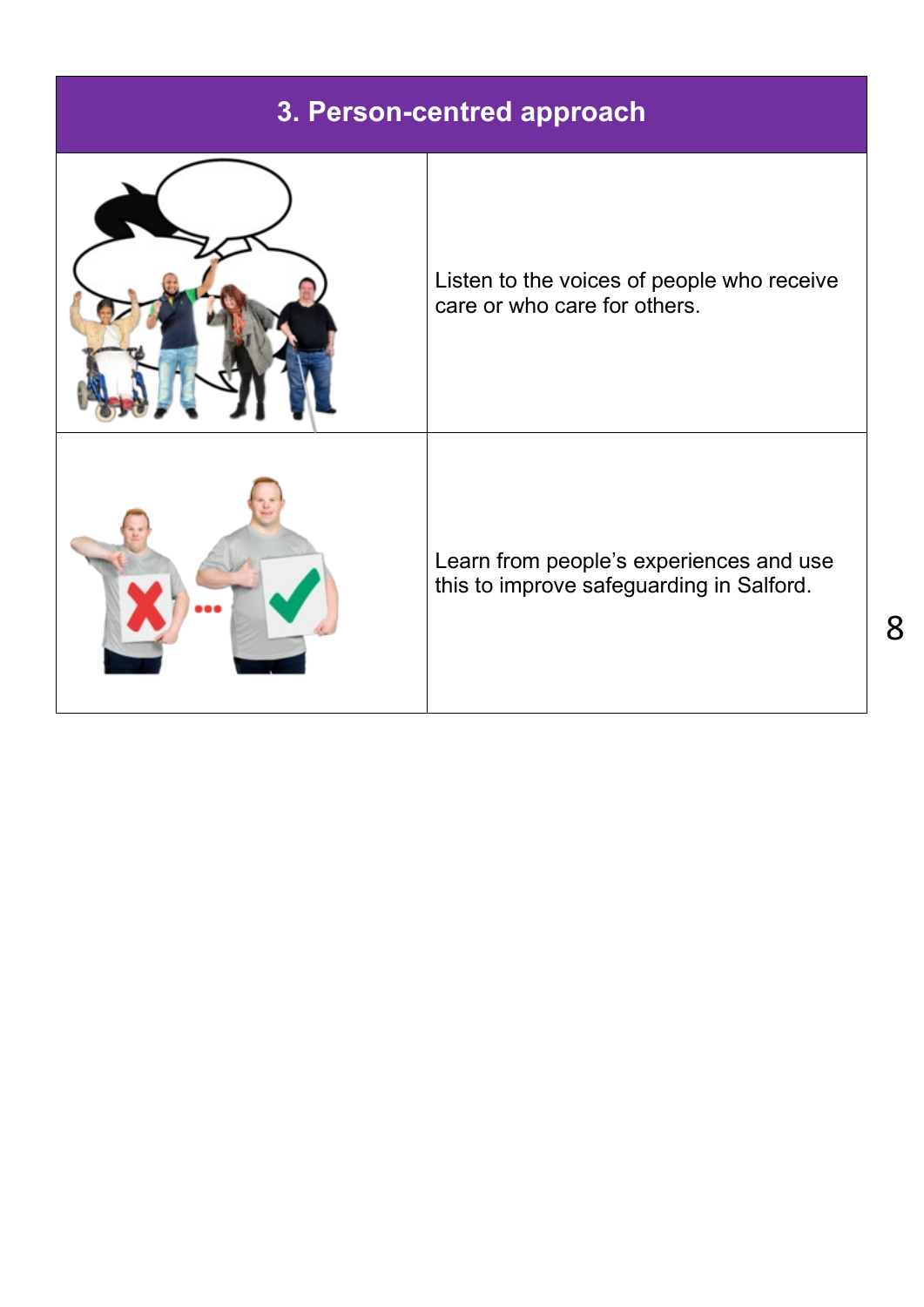### **4. Safeguarding effectiveness**